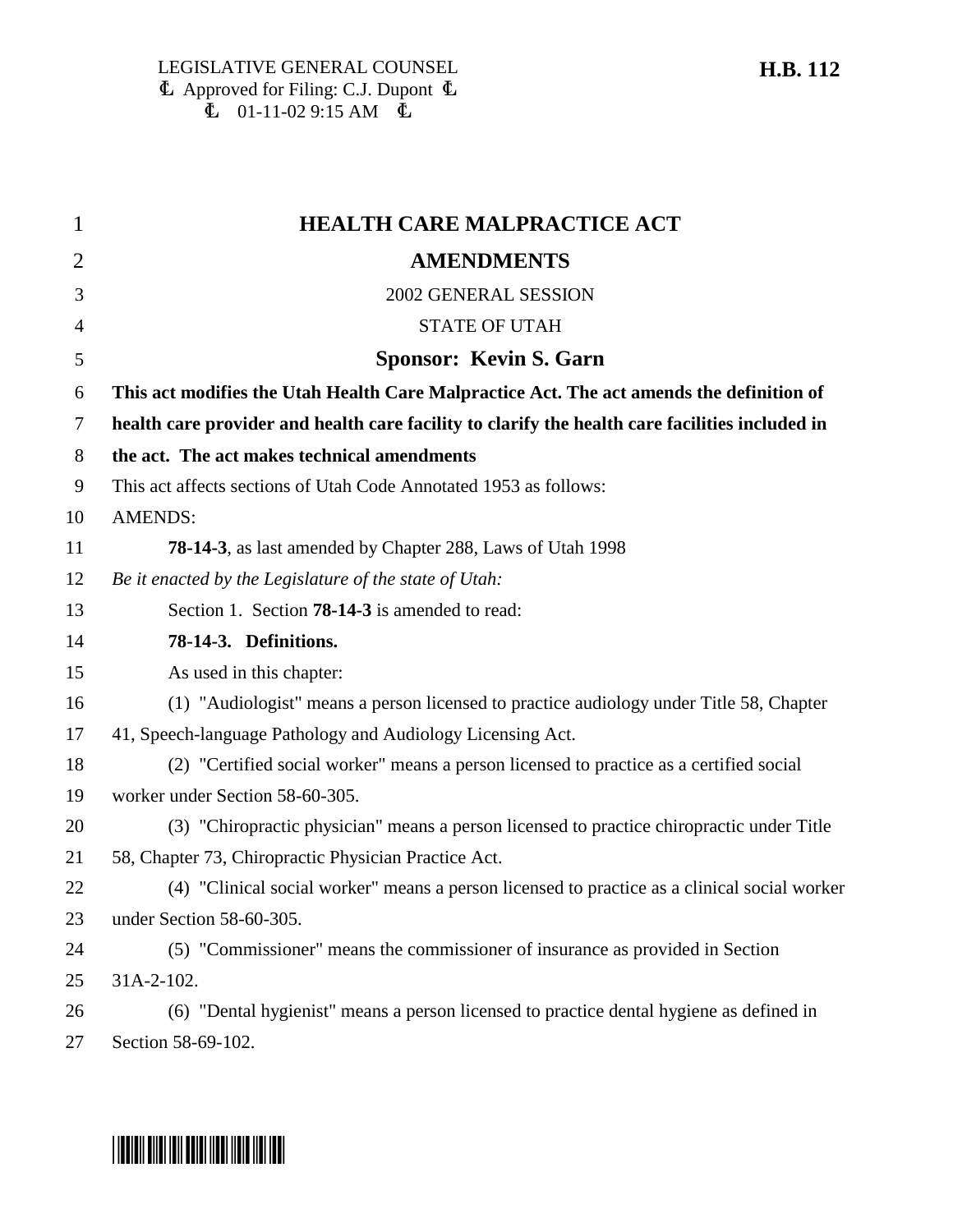### **H.B. 112 01-11-02 9:15 AM**

- 28 (7) "Dentist" means a person licensed to practice dentistry as defined in Section 58-69-102. 29 (8) "Division" means the Division of Occupational and Professional Licensing created in 30 Section 58-1-103. 31 (9) "Future damages" includes damages for future medical treatment, care or custody, loss 32 of future earnings, loss of bodily function, or future pain and suffering of the judgment creditor. 33 (10) "Health care" means any act or treatment performed or furnished, or which should 34 have been performed or furnished, by any health care provider for, to, or on behalf of a patient 35 during the patient's medical care, treatment, or confinement. 36 (11) (a) "Health care facility" means general acute hospitals, specialty hospitals, home 37 health agencies, hospices, nursing care facilities, residential-assisted living facilities, birthing 38 centers, ambulatory surgical facilities, small health care facilities, facilities owned or operated by 39 health maintenance organizations, end stage renal disease facilities, and any other health care 40 facility which the committee designates by rule. 41 (b) "Health care facility" does not include the offices of private physicians or dentists, 42 whether for individual or group practice. 43 [(11)] (12) "Health care provider" includes any person, partnership, association, 44 corporation, or other facility or institution who causes to be rendered or who renders health care 45 or professional services as a hospital, health care facility, physician, registered nurse, licensed 46 practical nurse, nurse-midwife, dentist, dental hygienist, optometrist, clinical laboratory 47 technologist, pharmacist, physical therapist, podiatric physician, psychologist, chiropractic 48 physician, naturopathic physician, osteopathic physician, osteopathic physician and surgeon, 49 audiologist, speech-language pathologist, clinical social worker, certified social worker, social 50 service worker, marriage and family counselor, practitioner of obstetrics, or others rendering 51 similar care and services relating to or arising out of the health needs of persons or groups of 52 persons and officers, employees, or agents of any of the above acting in the course and scope of 53 their employment.  $[({12})]$  (13) "Hospital" means a public or private institution licensed under Title 26, Chapter 55 21, Health Care Facility Licensing and Inspection Act.  $[({13})]$   $[14]$  "Licensed practical nurse" means a person licensed to practice as a licensed 57 practical nurse as provided in Section 58-31b-301.
- 58  $[(14)]$  (15) "Malpractice action against a health care provider" means any action against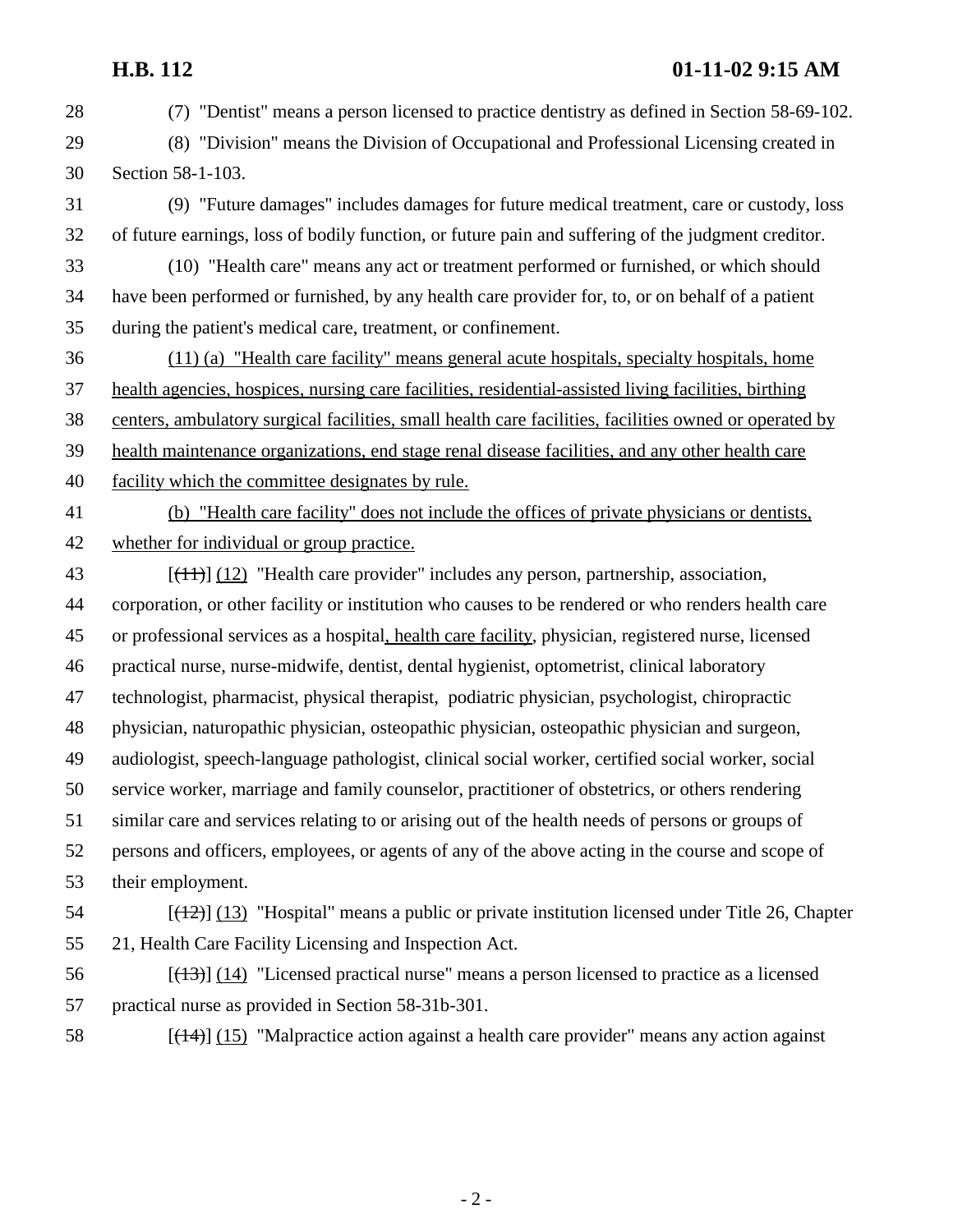### **01-11-02 9:15 AM H.B. 112**

59 a health care provider, whether in contract, tort, breach of warranty, wrongful death, or otherwise, 60 based upon alleged personal injuries relating to or arising out of health care rendered or which 61 should have been rendered by the health care provider.  $[({15})]$  (16) "Marriage and family therapist" means a person licensed to practice as a 63 marriage therapist or family therapist under Section 58-60-405 and Section 58-60-305.  $[({16})]$  (17) "Naturopathic physician" means a person licensed to practice naturopathy as 65 defined in Section 58-71-102. 66  $\left[\frac{(17)}{(18)}\right]$  (18) "Nurse-midwife" means a person licensed to engage in practice as a nurse 67 midwife under Section 58-44a-301. 68  $\left[\frac{18}{19}\right]$  (19) "Optometrist" means a person licensed to practice optometry under Title 58, 69 Chapter 16a, Utah Optometry Practice Act. 70  $[(19)] (20)$  "Osteopathic physician" means a person licensed to practice osteopathy under 71 Title 58, Chapter 68, Utah Osteopathic Medical Practice Act.  $[20]$  [ $(20)$ ] (21) "Patient" means a person who is under the care of a health care provider, under 73 a contract, express or implied. 74  $[(21)] (22)$  "Pharmacist" means a person licensed to practice pharmacy as provided in 75 Section 58-17a-301.  $[22]$  (23) "Physical therapist" means a person licensed to practice physical therapy under 77 Title 58, Chapter 24a, Physical Therapist Practice Act. 78  $\left[\frac{23}{23}\right]$  (24) "Physician" means a person licensed to practice medicine and surgery under 79 Title 58, Chapter 67, Utah Medical Practice Act. 80  $\left[\frac{24}{25}\right]$  (25) "Podiatric physician" means a person licensed to practice podiatry under Title 81 58, Chapter 5a, Podiatric Physician Licensing Act. 82  $[(25)] (26)$  "Practitioner of obstetrics" means a person licensed to practice as a physician 83 in this state under Title 58, Chapter 67, Utah Medical Practice Act, or under Title 58, Chapter 68, 84 Utah Osteopathic Medical Practice Act. 85  $\left[\frac{(26)}{(27)}\right]$  (27) "Psychologist" means a person licensed under Title 58, Chapter 61, 86 Psychologist Licensing Act, to practice psychology as defined in Section 58-61-102. 87  $\left[\frac{27}{27}\right]$  (28) "Registered nurse" means a person licensed to practice professional nursing as 88 provided in Section 58-31b-301. 89  $\left[\frac{(28)}{(29)}\right]$  (29) "Representative" means the spouse, parent, guardian, trustee, attorney-in-fact,